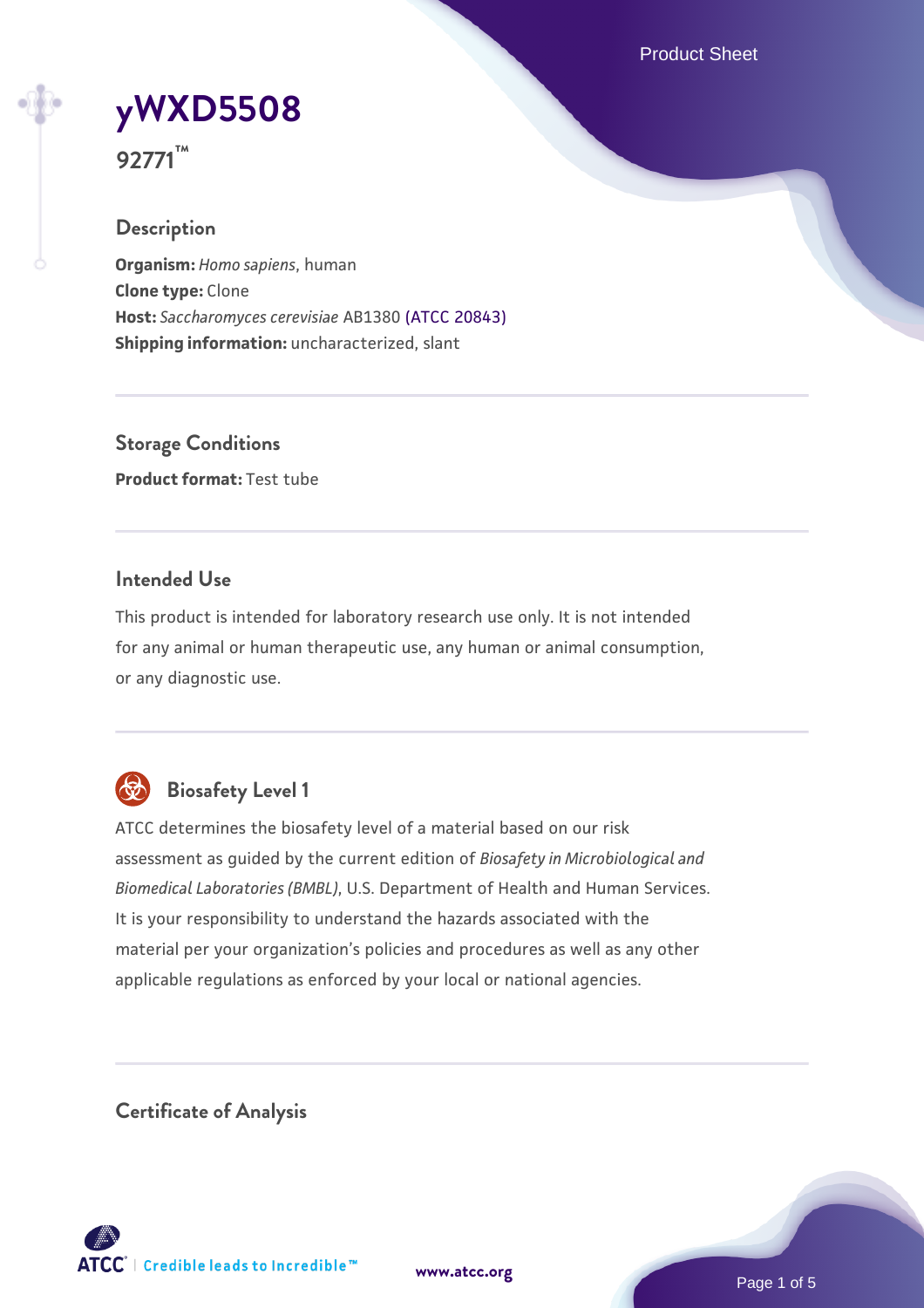For batch-specific test results, refer to the applicable certificate of analysis that can be found at www.atcc.org.

## **Insert Information**

**Type of DNA:** genomic **Genome:** Homo sapiens **Chromosome:** X X pter-q27.3 **Gene name:** DNA Segment, single copy **Gene product:** DNA Segment, single copy [DXS4458] **Gene symbol:** DXS4458 **Contains complete coding sequence:** Unknown **Insert end:** EcoRI

#### **Vector Information**

**Intact vector size:** 11.454 **Vector name:** pYAC4 **Type of vector:** YAC **Host range:** *Saccharomyces cerevisiae*; *Escherichia coli* **Vector information:** other: telomere, 3548-4235 other: telomere, 6012-6699 Cross references: DNA Seq. Acc.: U01086 **Cloning sites:** EcoRI **Markers:** SUP4; HIS3; ampR; URA3; TRP1 **Replicon:** pMB1, 7186-7186; ARS1, 9632-10376

## **Growth Conditions**

**Medium:**  [ATCC Medium 1245: YEPD](https://www.atcc.org/-/media/product-assets/documents/microbial-media-formulations/1/2/4/5/atcc-medium-1245.pdf?rev=705ca55d1b6f490a808a965d5c072196)



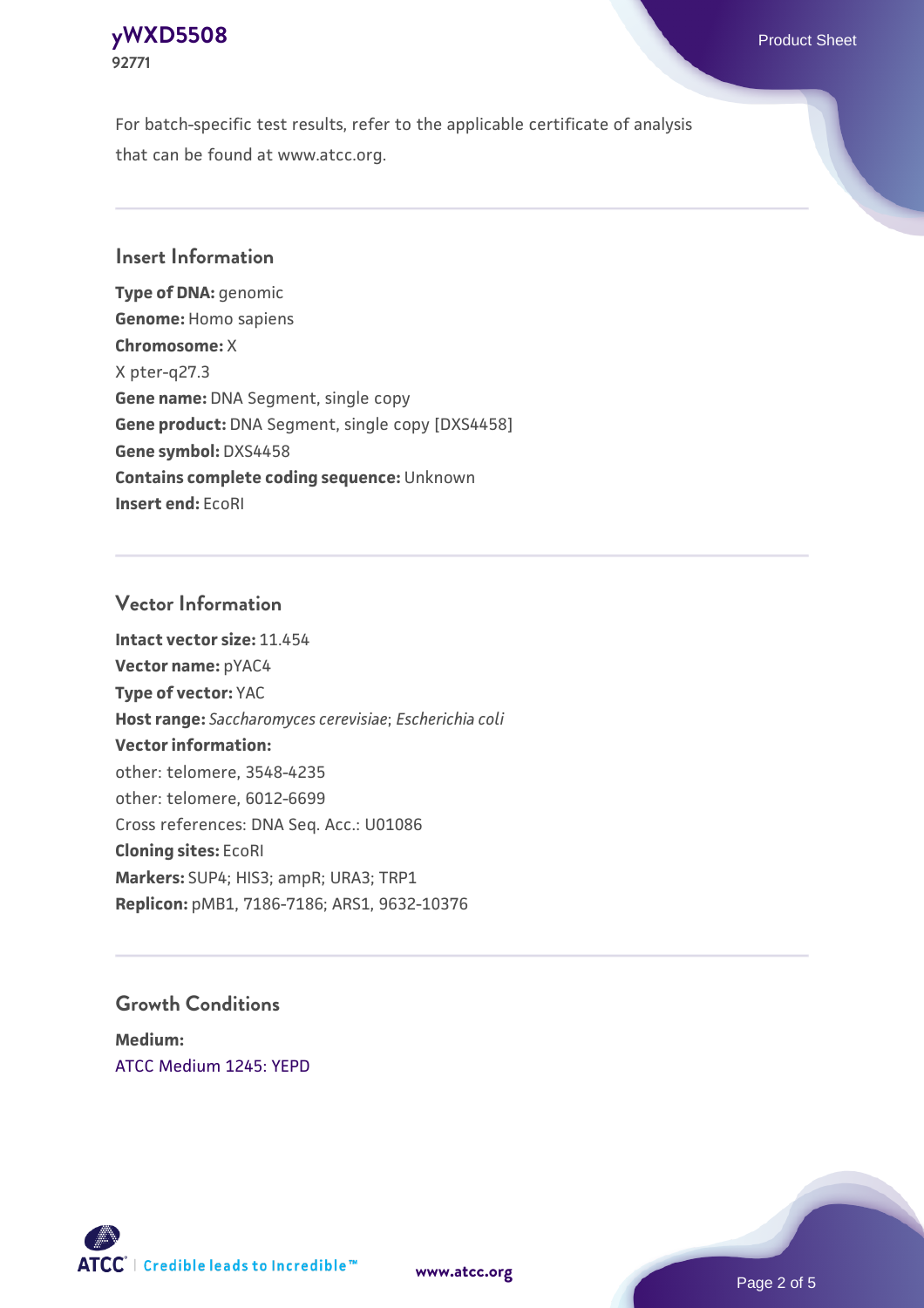**Temperature:** 30°C

#### **Notes**

More information may be available from ATCC (http://www.atcc.org or 703- 365-2620).

## **Material Citation**

If use of this material results in a scientific publication, please cite the material in the following manner: yWXD5508 (ATCC 92771)

## **References**

References and other information relating to this material are available at www.atcc.org.

#### **Warranty**

The product is provided 'AS IS' and the viability of ATCC® products is warranted for 30 days from the date of shipment, provided that the customer has stored and handled the product according to the information included on the product information sheet, website, and Certificate of Analysis. For living cultures, ATCC lists the media formulation and reagents that have been found to be effective for the product. While other unspecified media and reagents may also produce satisfactory results, a change in the ATCC and/or depositor-recommended protocols may affect the recovery, growth, and/or function of the product. If an alternative medium formulation or reagent is used, the ATCC warranty for viability is no longer valid. Except as expressly set forth herein, no other warranties of any kind are



**[www.atcc.org](http://www.atcc.org)**

Page 3 of 5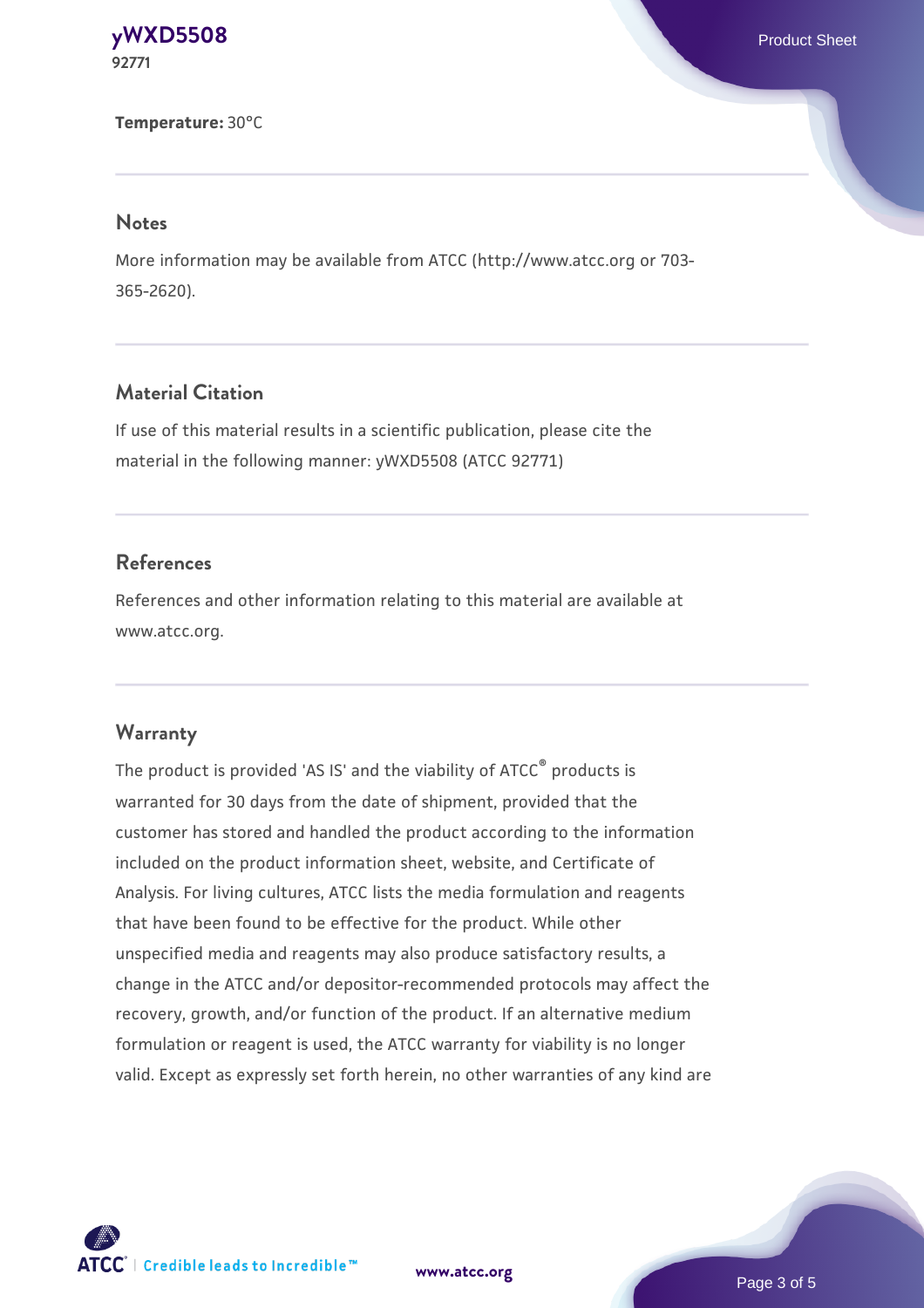provided, express or implied, including, but not limited to, any implied warranties of merchantability, fitness for a particular purpose, manufacture according to cGMP standards, typicality, safety, accuracy, and/or noninfringement.

#### **Disclaimers**

This product is intended for laboratory research use only. It is not intended for any animal or human therapeutic use, any human or animal consumption, or any diagnostic use. Any proposed commercial use is prohibited without a license from ATCC.

While ATCC uses reasonable efforts to include accurate and up-to-date information on this product sheet, ATCC makes no warranties or representations as to its accuracy. Citations from scientific literature and patents are provided for informational purposes only. ATCC does not warrant that such information has been confirmed to be accurate or complete and the customer bears the sole responsibility of confirming the accuracy and completeness of any such information.

This product is sent on the condition that the customer is responsible for and assumes all risk and responsibility in connection with the receipt, handling, storage, disposal, and use of the ATCC product including without limitation taking all appropriate safety and handling precautions to minimize health or environmental risk. As a condition of receiving the material, the customer agrees that any activity undertaken with the ATCC product and any progeny or modifications will be conducted in compliance with all applicable laws, regulations, and guidelines. This product is provided 'AS IS' with no representations or warranties whatsoever except as expressly set forth herein and in no event shall ATCC, its parents, subsidiaries, directors, officers, agents, employees, assigns, successors, and affiliates be liable for indirect, special, incidental, or consequential damages of any kind in connection with or arising out of the customer's use of the product. While reasonable effort is made to ensure authenticity and reliability of materials on deposit, ATCC is not liable for damages arising from the misidentification or misrepresentation of such materials.



**[www.atcc.org](http://www.atcc.org)**

Page 4 of 5